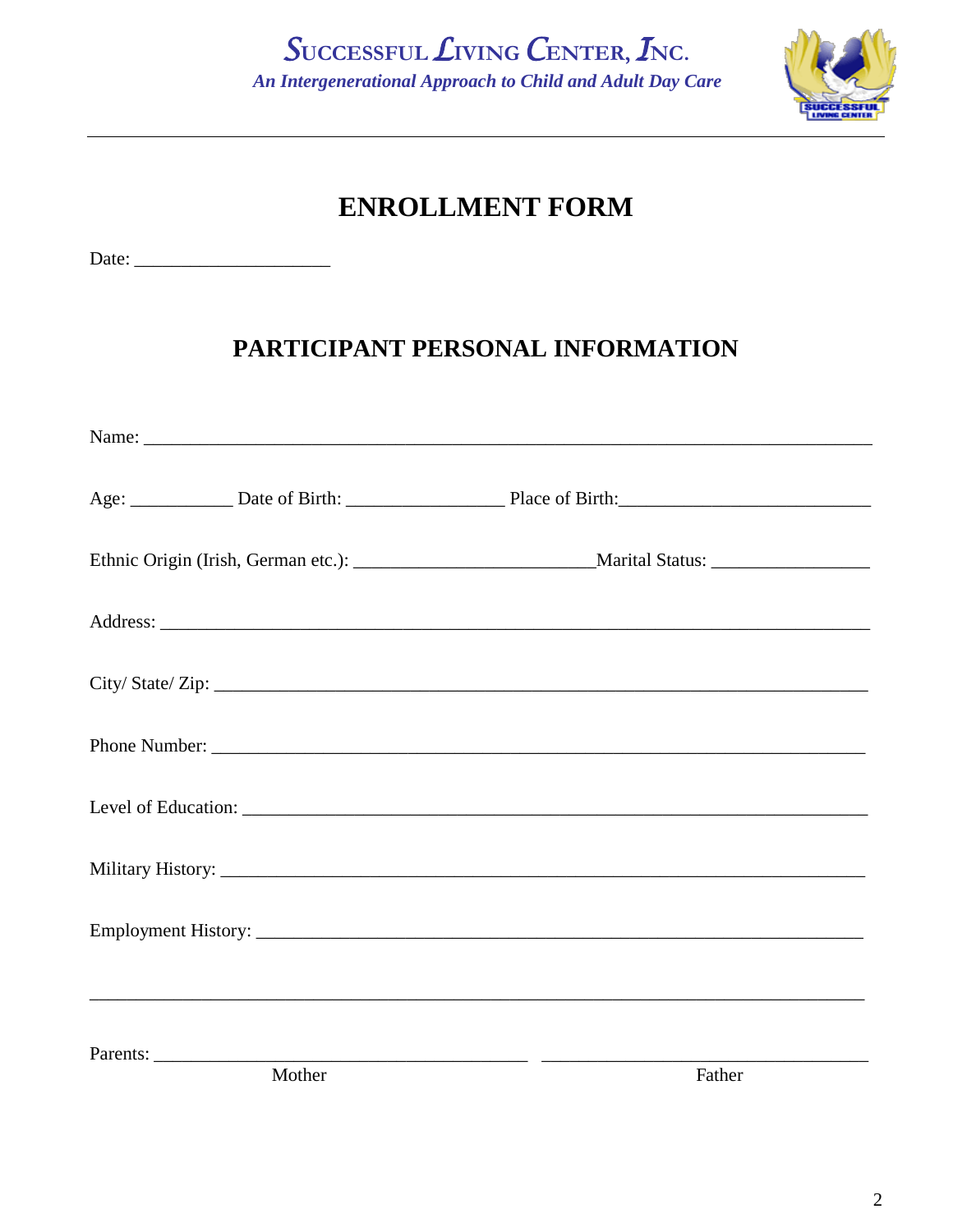

### **INDICATE THOSE PERSONS ACTIVELY INVOLVED WITH THE PARTICIPANT**

|                   |                                                               |            |            | ,我们也不能在这里的时候,我们也不能在这里的时候,我们也不能在这里的时候,我们也不能会在这里的时候,我们也不能会在这里的时候,我们也不能会在这里的时候,我们也不能 |
|-------------------|---------------------------------------------------------------|------------|------------|-----------------------------------------------------------------------------------|
|                   |                                                               |            |            | ,我们也不能在这里的人,我们也不能在这里的人,我们也不能在这里的人,我们也不能在这里的人,我们也不能在这里的人,我们也不能在这里的人,我们也不能在这里的人,我们也 |
|                   |                                                               |            |            | ,我们也不能在这里的时候,我们也不能在这里的时候,我们也不能不能不能不能不能不能不能不能不能不能不能不能不能不能。""我们,我们也不能不能不能不能不能不能不能不  |
|                   |                                                               |            |            |                                                                                   |
|                   | Is a change of residence expected within the next six months? |            | $\Box$ YES | $\Box$ NO                                                                         |
| Living situation: | - Alone                                                       | <b>YES</b> | $\Box$ NO  |                                                                                   |
|                   | - With Spouse                                                 | $\Box$ YES | $\Box$ NO  |                                                                                   |
|                   | - With Children                                               | $\Box$ YES | $\Box$ NO  |                                                                                   |
|                   | - With Grandchildren                                          | $\Box$ YES | $\Box$ NO  |                                                                                   |
|                   | - With other relatives                                        | <b>YES</b> | $\Box$ NO  |                                                                                   |
|                   | - With hired caregiver                                        | $\Box$ YES | $\Box$ NO  |                                                                                   |
|                   | - Other (includes congregate or institutional setting)        |            |            | <b>YES</b><br>$\Box$ NO                                                           |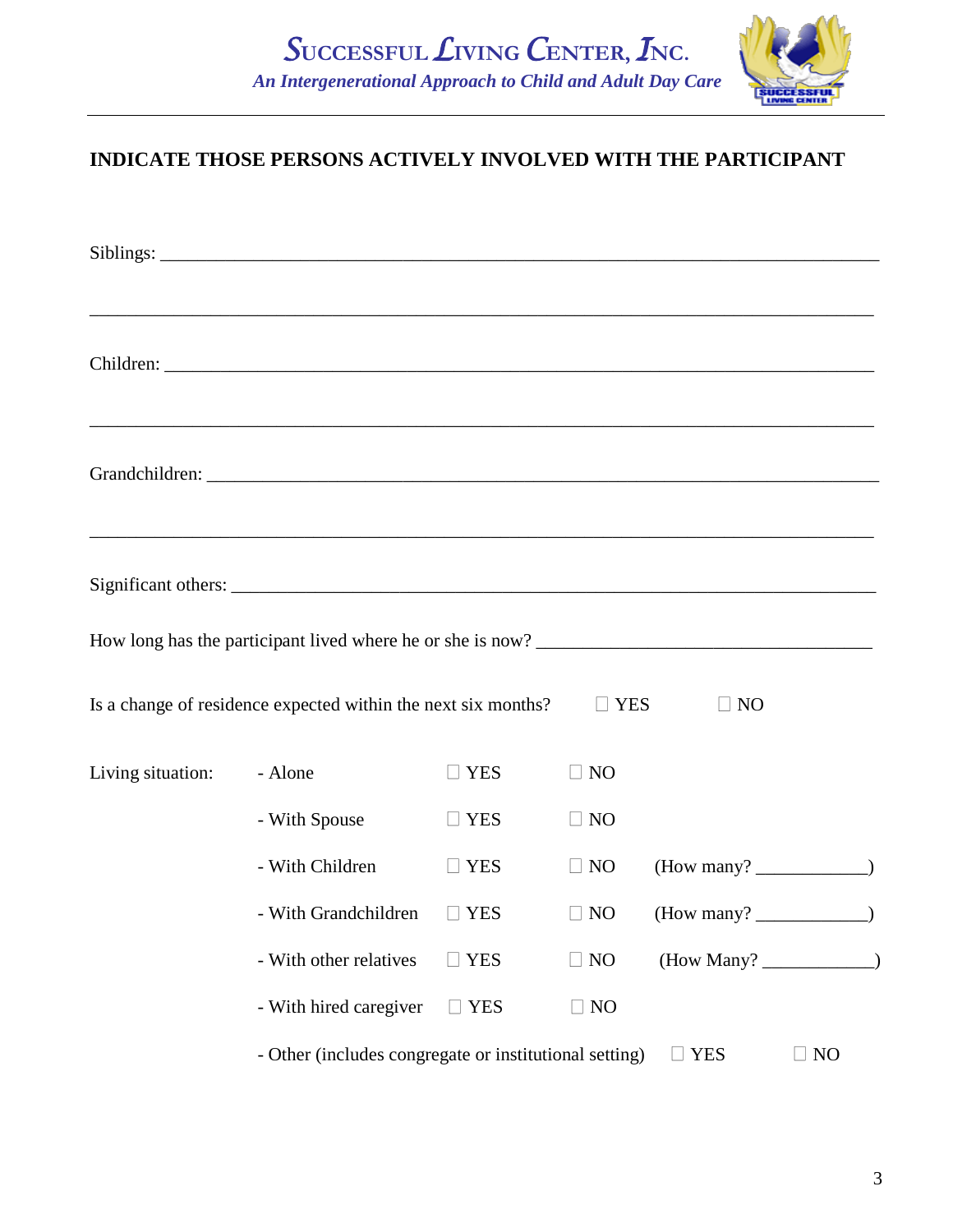## *S***UCCESSFUL***L***IVING** *C***ENTER,** *I***NC.**  *An Intergenerational Approach to Child and Adult Day Care*



### **ACTIVITIES OF DAILY LIVING**

### **E A T I N G**

**Special diet:** \_\_\_\_\_\_\_\_\_\_\_\_\_\_\_\_\_\_\_\_\_\_\_\_\_\_\_\_\_\_\_\_\_\_\_\_\_\_\_\_\_\_\_\_\_\_\_\_\_\_\_\_\_\_\_\_\_\_\_\_\_\_\_\_\_\_\_

| <b>Needs:</b> |                                 |                            |           |
|---------------|---------------------------------|----------------------------|-----------|
|               | No help                         | $\Box$ YES                 | $\Box$ NO |
|               | Remind                          | $\Box$ YES                 | $\Box$ NO |
|               | Supervise                       | $\Box$ YES                 | $\Box$ NO |
|               | Assist                          | $\Box$ YES                 | $\Box$ NO |
|               | Feed                            | <b>YES</b><br>$\mathbf{L}$ | $\Box$ NO |
|               | Frequently resistant $\Box$ YES |                            | $\Box$ NO |
|               | Others:                         |                            |           |
|               |                                 |                            |           |

### **Special Problems**

| Swallowing                      | <b>YES</b> | $\Box$ NO |
|---------------------------------|------------|-----------|
| Using utensils                  | <b>YES</b> | $\Box$ NO |
| <b>Distraction</b>              | <b>YES</b> | $\Box$ NO |
| Frequently resistant $\Box$ YES |            | $\Box$ NO |
| Others:                         |            |           |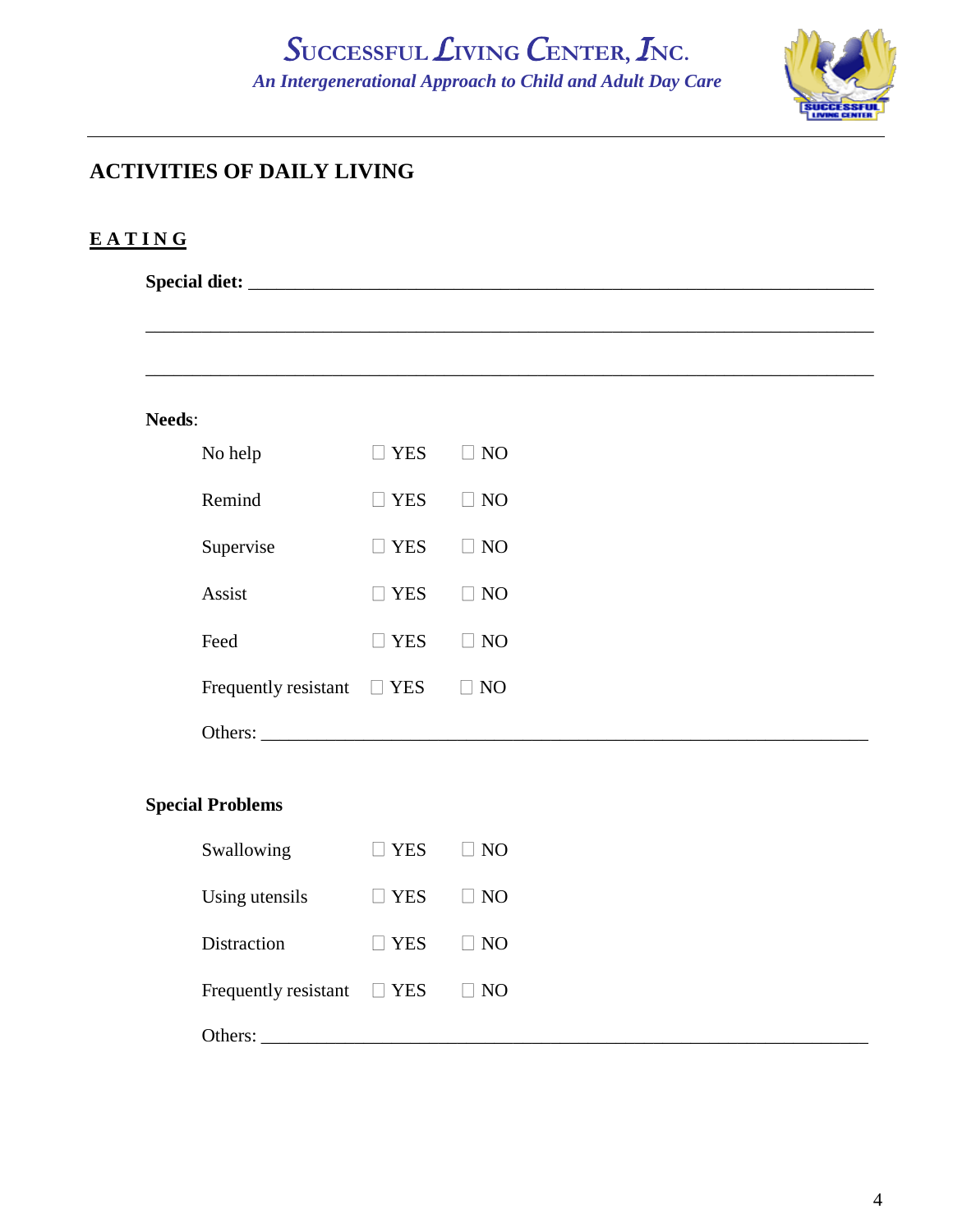# *S***UCCESSFUL***L***IVING** *C***ENTER,** *I***NC.**

 *An Intergenerational Approach to Child and Adult Day Care*

\_\_\_\_\_\_\_\_\_\_\_\_\_\_\_\_\_\_\_\_\_\_\_\_\_\_\_\_\_\_\_\_\_\_\_\_\_\_\_\_\_\_\_\_\_\_\_\_\_\_\_\_\_\_\_\_\_\_\_\_\_\_\_\_\_\_\_\_\_\_\_\_\_\_\_\_\_

\_\_\_\_\_\_\_\_\_\_\_\_\_\_\_\_\_\_\_\_\_\_\_\_\_\_\_\_\_\_\_\_\_\_\_\_\_\_\_\_\_\_\_\_\_\_\_\_\_\_\_\_\_\_\_\_\_\_\_\_\_\_\_\_\_\_\_\_\_\_\_\_\_\_\_\_\_\_



|  | OILETIN |  |  |  |
|--|---------|--|--|--|
|  |         |  |  |  |

| No help              | l I YES       | NO.             |
|----------------------|---------------|-----------------|
| Remind               | $\Box$ YES    | <b>NO</b>       |
| Supervise            | <b>YES</b>    | NO <sub>1</sub> |
| Assist               | <b>II</b> YES | N <sub>O</sub>  |
| Incontinent          | <b>YES</b>    | <b>NO</b>       |
| Frequently resistant | <b>YES</b>    |                 |

How does participant signal need to use toilet? \_\_\_\_\_\_\_\_\_\_\_\_\_\_\_\_\_\_\_\_\_\_\_\_\_\_\_\_\_\_\_\_\_

What is the participant's usual toileting routine/schedule time? \_\_\_\_\_\_\_\_\_\_\_\_\_\_\_\_\_\_\_\_\_\_\_\_\_\_\_

If participant refuses to toilet? \_\_\_\_\_\_\_\_\_\_\_\_\_\_\_\_\_\_\_\_\_\_\_\_\_\_\_\_\_\_\_\_\_\_\_\_\_\_\_\_\_\_\_\_\_\_\_\_\_\_\_\_\_

### **FUNCTIONAL CAPABILITIES (Check all items below)**

| $\Box$ YES         | $\Box$ NO | Active, require no personal help of any kind; able to go up and down stairs<br>easily |
|--------------------|-----------|---------------------------------------------------------------------------------------|
| $\Box$ YES         | $\Box$ NO | Active, but has difficulty climbing a=or descending stairs                            |
| $\Box$ YES         | $\Box$ NO | Uses cane or crutch                                                                   |
| $\Box$ YES         | $\Box$ NO | Feeble or slow                                                                        |
| $\Box$ YES         | $\Box$ NO | Uses walker? If Yes, can get in and out unassisted?                                   |
| $\Box$ YES         | $\Box$ NO | Uses wheelchair? If Yes, can get in and out unassisted?                               |
| $\Box$ YES         | $\Box$ NO | Requires grab bars in bathroom                                                        |
| Others (Describe): |           |                                                                                       |

\_\_\_\_\_\_\_\_\_\_\_\_\_\_\_\_\_\_\_\_\_\_\_\_\_\_\_\_\_\_\_\_\_\_\_\_\_\_\_\_\_\_\_\_\_\_\_\_\_\_\_\_\_\_\_\_\_\_\_\_\_\_\_\_\_\_\_\_\_\_\_\_\_\_\_\_\_\_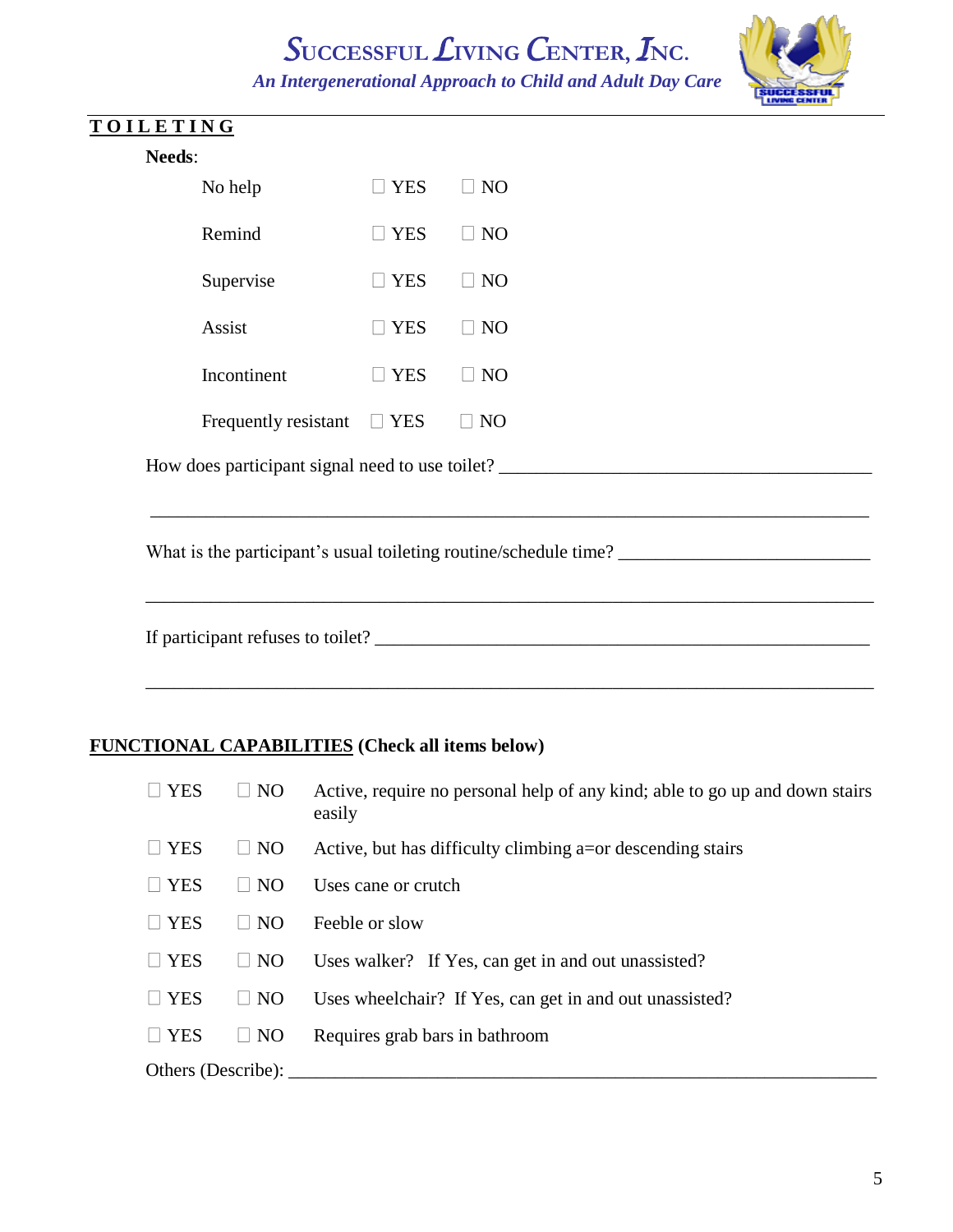*S***UCCESSFUL***L***IVING** *C***ENTER,** *I***NC.**  *An Intergenerational Approach to Child and Adult Day Care*



### **R E C R E A T I O N**

|                                                                                  |                | (Favorite programs)                                                       |
|----------------------------------------------------------------------------------|----------------|---------------------------------------------------------------------------|
|                                                                                  |                | Radio: $\overline{\qquad \qquad }$                                        |
|                                                                                  |                | (Stations, News, Spiritual, Music - Classical, Gospel, Western, Old pops) |
| Reading: $\frac{1}{\sqrt{1 + \frac{1}{2} + \frac{1}{2} + \cdots + \frac{1}{2}}}$ |                |                                                                           |
|                                                                                  |                | (Bible, Newspaper, Magazines, Books)                                      |
| Able to read                                                                     | $\Box$ YES     | $\Box$ NO                                                                 |
| Prefer being read to                                                             | $\Box$ YES     | $\Box$ NO                                                                 |
|                                                                                  |                | Hobbies and /or social activities did (does) the participant enjoy?       |
| <b>YES</b><br>$\Box$ NO                                                          |                | Listening to music                                                        |
|                                                                                  |                |                                                                           |
| $\Box$ YES<br>$\Box$ NO                                                          |                | Singing                                                                   |
| $\Box$ YES<br>$\Box$ NO                                                          |                | Playing musical instrument                                                |
| <b>YES</b><br>$\Box$ NO                                                          |                | Playing with or watching animals or pets                                  |
| <b>YES</b><br>$\Box$ NO                                                          |                | Playing with certain types of toys or games                               |
| <b>YES</b><br>$\Box$ NO                                                          |                | Dancing or exercising                                                     |
| <b>YES</b><br>$\Box$ NO                                                          |                | Knitting, needlework, sewing or other fine handiwork                      |
| $\Box$ NO<br><b>YES</b>                                                          |                | Reading or looking at magazines                                           |
| <b>YES</b>                                                                       | N <sub>O</sub> | Drawing, painting or other art work                                       |
| $\Box$ NO<br><b>YES</b>                                                          |                | Gardening                                                                 |

\_\_\_\_\_\_\_\_\_\_\_\_\_\_\_\_\_\_\_\_\_\_\_\_\_\_\_\_\_\_\_\_\_\_\_\_\_\_\_\_\_\_\_\_\_\_\_\_\_\_\_\_\_\_\_\_\_\_\_\_\_\_\_\_\_\_\_\_\_\_\_\_\_\_\_\_\_\_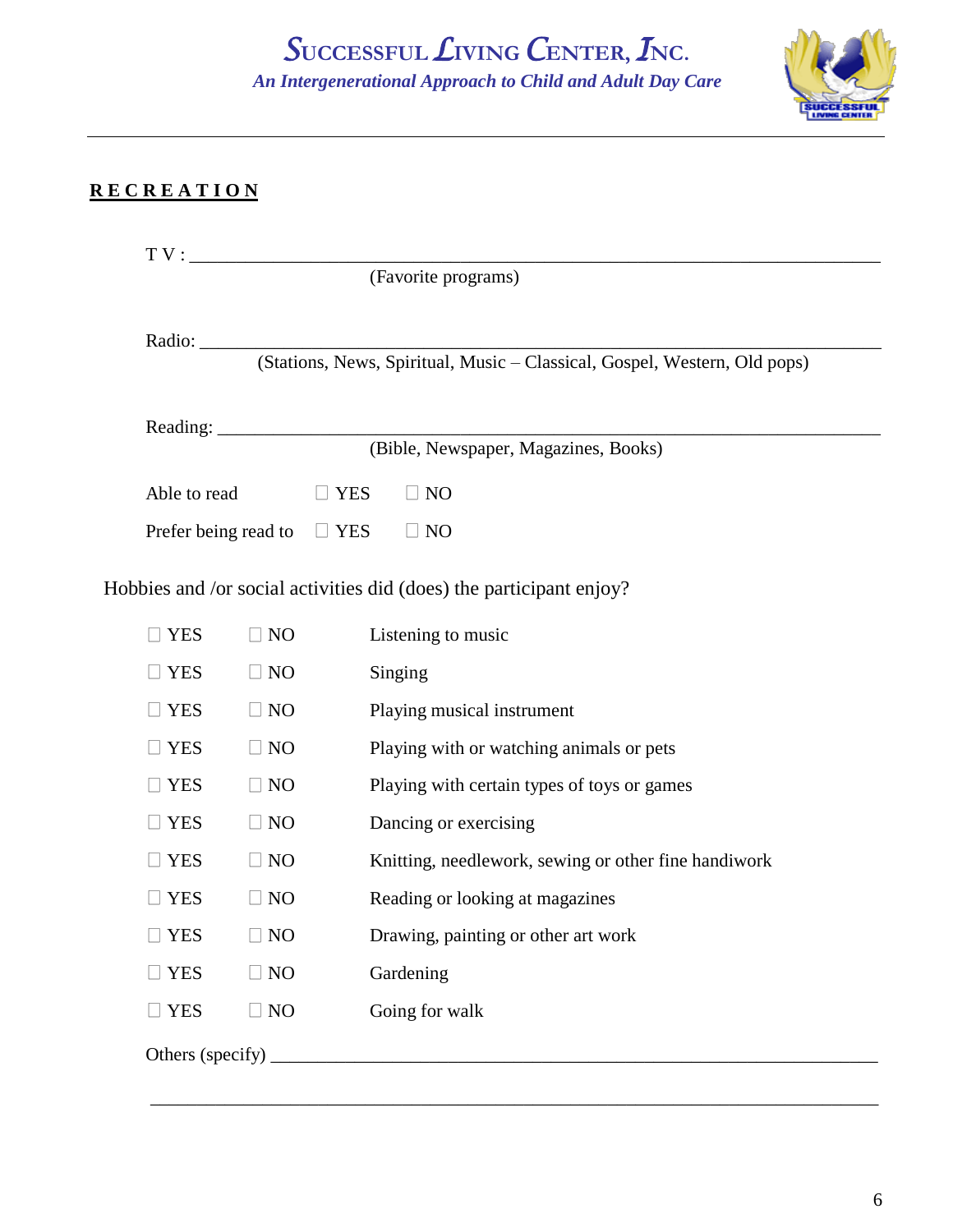

### **BEHAVIOR ASSESMENT (Please check all that apply)**

| 1.  | Anxious in absence of primary caregivers                                                                            | <b>YES</b>           | $\Box$ NO |
|-----|---------------------------------------------------------------------------------------------------------------------|----------------------|-----------|
| 2.  | Asking the same question over and over again                                                                        | <b>YES</b>           | $\Box$ NO |
| 3.  | Being constantly restless                                                                                           | <b>YES</b><br>$\Box$ | $\Box$ NO |
| 4.  | Being suspicious or accusative                                                                                      | $\Box$ YES           | $\Box$ NO |
| 5.  | Destroying property                                                                                                 | $\Box$ YES           | $\Box$ NO |
| 6.  | Engaging in behavior that is potentially dangerous to other/self                                                    | <b>YES</b><br>$\Box$ | $\Box$ NO |
| 7.  | Hiding things                                                                                                       | $\Box$ YES           | $\Box$ NO |
| 8.  | Losing or misplacing things                                                                                         | $\Box$ YES           | $\Box$ NO |
| 9.  | Not recognizing familiar people                                                                                     | $\Box$ YES           | $\Box$ NO |
| 10. | Physically aggressive when upset                                                                                    | $\Box$ YES           | $\Box$ NO |
| 11. | Reliving situations from the past                                                                                   | $\Box$ YES           | $\Box$ NO |
| 12. | Seeing or hearing things that are not there<br>(hallucinations or illusions)                                        | $\Box$ YES           | $\Box$ NO |
| 13. | Unable to clean house                                                                                               | $\Box$ YES           | $\Box$ NO |
| 14. | Unable to concentrate on a task or activity                                                                         | $\Box$ YES           | $\Box$ NO |
| 15. | Unable to do simple tasks which he/ she used to do<br>(e.g. put away groceries, simple repairs)                     | $\Box$ YES           | $\Box$ NO |
| 16. | Unable to follow simple directions                                                                                  | $\Box$ YES           | $\Box$ NO |
| 17. | Unable to handle money (e.g., complete a transaction in a store;<br>do not include being unable to manage finances) | $\square$ YES        | NO        |
| 18. | Unable to prepare meals                                                                                             | $\Box$ YES           | $\Box$ NO |
| 19. | Unable to stay alone                                                                                                | $\Box$ YES           | $\Box$ NO |
| 20. | Unable to use the phone                                                                                             | $\Box$ YES           | $\Box$ NO |
| 21. | Verbally abusive when upset                                                                                         | $\Box$ YES           | $\Box$ NO |
| 22. | Wandering or getting lost                                                                                           | $\Box$ YES           | $\Box$ NO |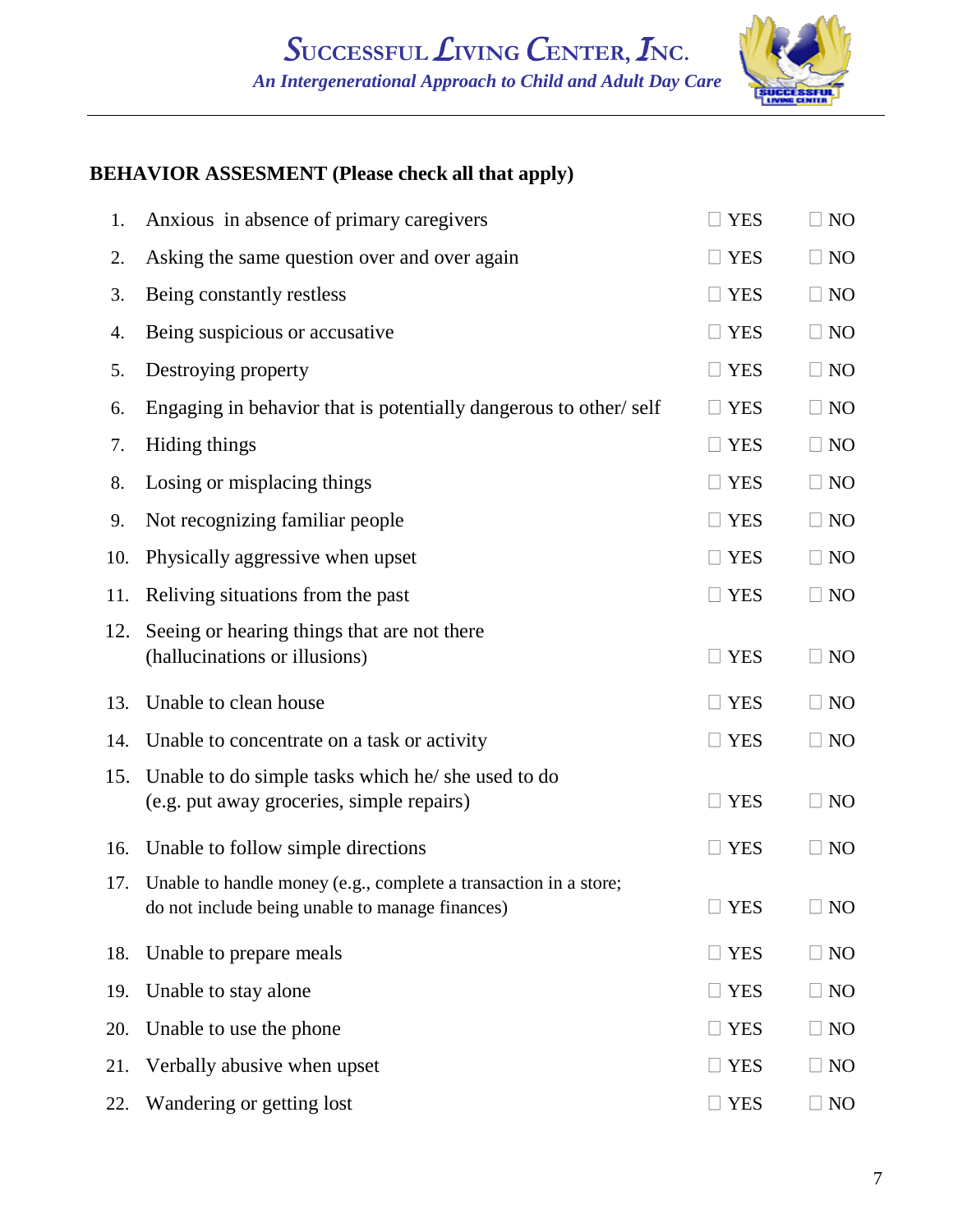## SUCCESSFUL LIVING CENTER, INC. An Intergenerational Approach to Child and Adult Day Care



## **INFORMATION ABOUT CAREGIVER**

| Address: <u>Address</u> and the contract of the contract of the contract of the contract of the contract of the contract of the contract of the contract of the contract of the contract of the contract of the contract of the con |  |                     |
|-------------------------------------------------------------------------------------------------------------------------------------------------------------------------------------------------------------------------------------|--|---------------------|
|                                                                                                                                                                                                                                     |  |                     |
| Telephone No.: $\qquad$ (Home) $\qquad$ / (Cell) $\qquad$ / (Cell)                                                                                                                                                                  |  | $\overline{(Work)}$ |
|                                                                                                                                                                                                                                     |  |                     |
|                                                                                                                                                                                                                                     |  |                     |
|                                                                                                                                                                                                                                     |  |                     |
| City/State/Zip:                                                                                                                                                                                                                     |  |                     |
|                                                                                                                                                                                                                                     |  |                     |
|                                                                                                                                                                                                                                     |  |                     |
|                                                                                                                                                                                                                                     |  |                     |
|                                                                                                                                                                                                                                     |  |                     |
| City/State/Zip:                                                                                                                                                                                                                     |  |                     |
|                                                                                                                                                                                                                                     |  |                     |
| Does primary caregiver live with participant? $\square$ YES $\square$ NO                                                                                                                                                            |  |                     |
|                                                                                                                                                                                                                                     |  |                     |
|                                                                                                                                                                                                                                     |  |                     |
| By Whom:                                                                                                                                                                                                                            |  |                     |